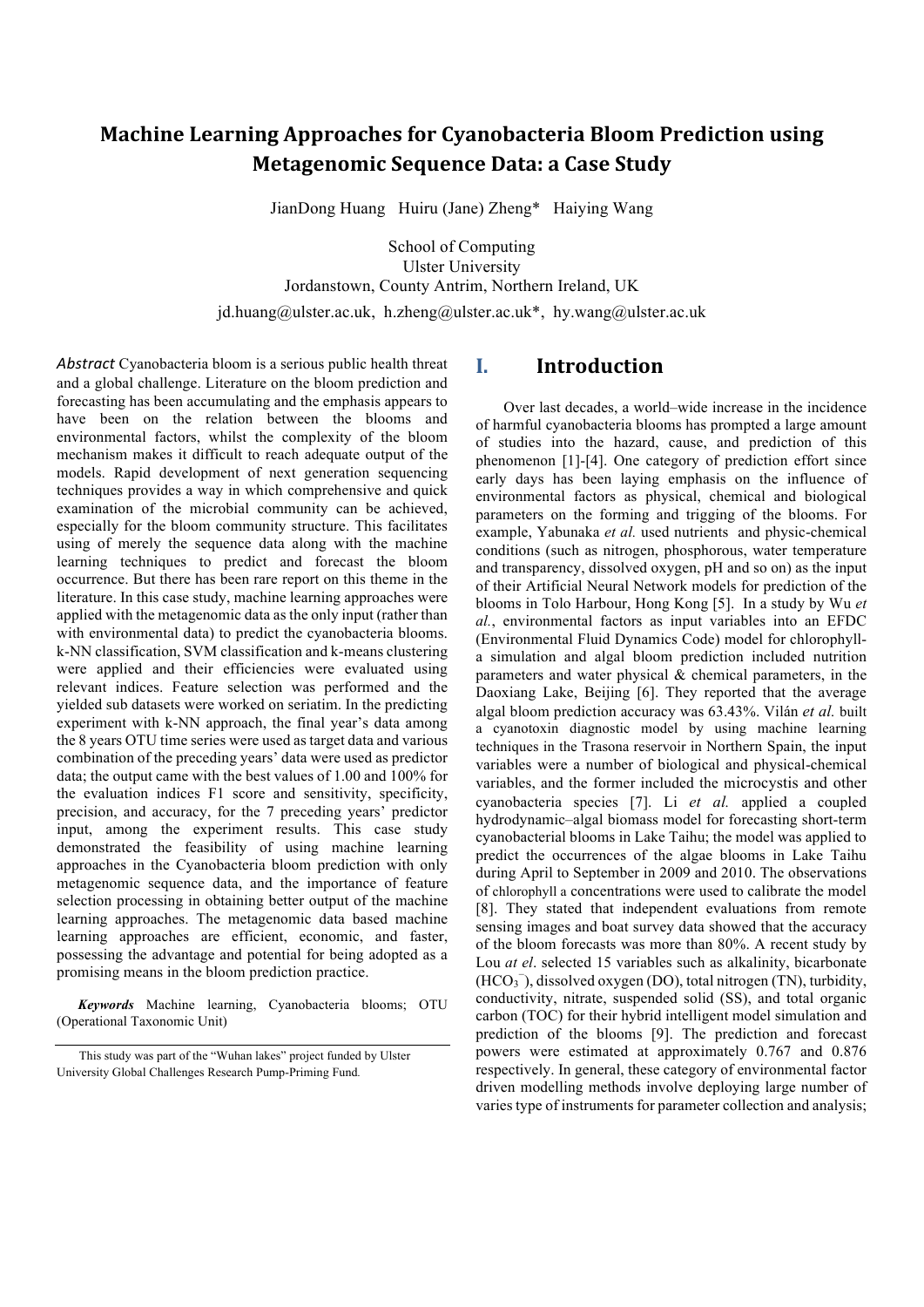at the same time, more adequate prediction performance has been expected as well.

With the rapid development of next generation sequencing techniques, metagenomic data analysis has been applied to the Cyanobacteria bloom research. Based on the system of 16S rRNA gene, new generation high-throughput sequencing techniques facilitates examination of the composition of the microbial community comprehensively and quickly in different habitats, enabling insight into profiles of the community composition [10]-[12]. Application of metagenomics in investigating the genetic and metabolic diversity of the mixed populations helps understand the interactions of different microbial populations and their functions in the blooming process. Nevertheless, the reality of quick detection of the OTU feature of the microbial community and the possibility of using merely the time course sequence data for the bloom prediction underpinned by machine learning techniques, prompt the notion of machine learning solution for a higher accuracy performance of prediction with a lower cost in terms of only requesting the sequencing data yielded from collected water samples instead of acquiring lots of environmental parameters. A relevant advance has been made in the recent study by Tromas *et al.*, where they predicted cyanobacterial blooms in an 8-tear amplicon sequencing time course [13]. In the study, they predicted the start date of a bloom with 78-92% accuracy, and concluded that sequence data was a better predictor than environmental variables. Incited by the notion and the advance, our work described here examined the performance of three machine learning approaches covering both supervised and unsupervised methods, k-nearest neighbours (k-NN), Support Vector Machine (SVM), and k-means clustering approach, to demonstrate the feasibility of machine learning approaches in the cyanobacteria bloom prediction practice.

## **II.** Dataset and Methods

### *A. Temporal series dataset*

The dataset used in this study was the output of a deep 16S amplicon sequencing analysis for samples collected from the photic zone (0-1 metre depth), Lake Champlain, Quebec, Canada, from 2006 to 2013 between April and November of each year, related to the study by Nicolas et al [13]. The sampling spanned multiple bloom events. Samples were acquired from both littoral and pelagic zones. The sequence analysis and OTU picking yielded a final data set of 135 samples. The data set was clustered into 4061 OTUs. The bloom and non-bloom samples were labeled (http://www.nature.com/ismej) and this feature were used in the further analysis. In the 135 samples, there were 33 "bloom" samples and 102 "non-bloom" samples.

### *B. Dataset normalization*

As a common practice, the OTU dataset was processed with normalization firstly, to convert all the values into [0, 1] interval for later calculation/modelling. The formula is:

$$
Z_{ij} = (X_{ij} - X_{j\_min}) / (X_{j\_max} - X_{j\_min})
$$
 (1)

where,  $Z_{ij}$  is normalized value,  $X_{ij}$  is the value in the original dataset,  $X_i_{max}$  and  $X_i_{min}$  are maximum and minimum of the jth variable (feature) respectively.

#### *C. Feature selection*

Feature selection is the process of selecting a subset of relevant features (variables, predictors) for use in model construction in machine learning and statistics. The reasons for feature selection are four folds: to simplify models to make them easier to interpret by researchers/users [14], to shorter training times, to avoid the curse of dimensionality, and for enhanced generalization by reducing overfitting [15]. The central premise when using a feature selection technique is that the data contains many features that are either redundant or irrelevant, and can thus be removed without incurring much loss of information [15]. In this study, feature selection was performed on the OTU data set with Relief algorithm. A feature subset selection is a task of choosing a small subset of features that ideally is necessary and sufficient to describe the target concept [16]-[18]. Relief algorithms are general and successful attribute estimators and are especially good in detecting conditional dependencies [18]. It was realized in Matlab R2017a (9.2.0.556.344) in the processing. Eleven subsets of the data were obtained according to the output ranks of the feature selection, for further analysis.

### *D. k-nearest neighbours (k-NN), Support Vector Machine (SVM), and k-means Clustering approaches*

*k*-nearest neighbours algorithm (k-NN) is a non-parametric method used for classification and regression. For the classification, k-NN classifier is to classify unlabelled observations by assigning them to the class of the most similar labeled examples. The input consists of the k closest training examples in the feature space [19]-[20]. In our work, *fitcknn* with the function of optimizing fitted k-NN classifier was deployed, which optimize hyperparameters automatically for the k-NN analysing in Matlab 2017a. Significantly, the value k was automatically determined by the optimization process.

A Support Vector Machine (SVM) is a discriminative classifier formally defined by a separating hyperplane [21-22]. Given labeled training data (supervised learning), the algorithm outputs an optimal hyperplane which categorizes new examples. An SVM model is a representation of the examples as points in space, mapped so that the examples of the separate categories are divided by a clear gap that is as wide as possible. New examples are then mapped into that same space and predicted to belong to a category based on which side of the gap they fall (Wikipedia, the free encyclopedia). This study required to separate the dataset points into two classes for bloom and nonbloom examining only, and this was realized in Matlab package.

k-means clustering analysis groups a set of objects in such a way that objects in the same group (cluster) are more similar to each other than to those in other groups (clusters) [23]. kmeans clustering aims to partition n observations into k clusters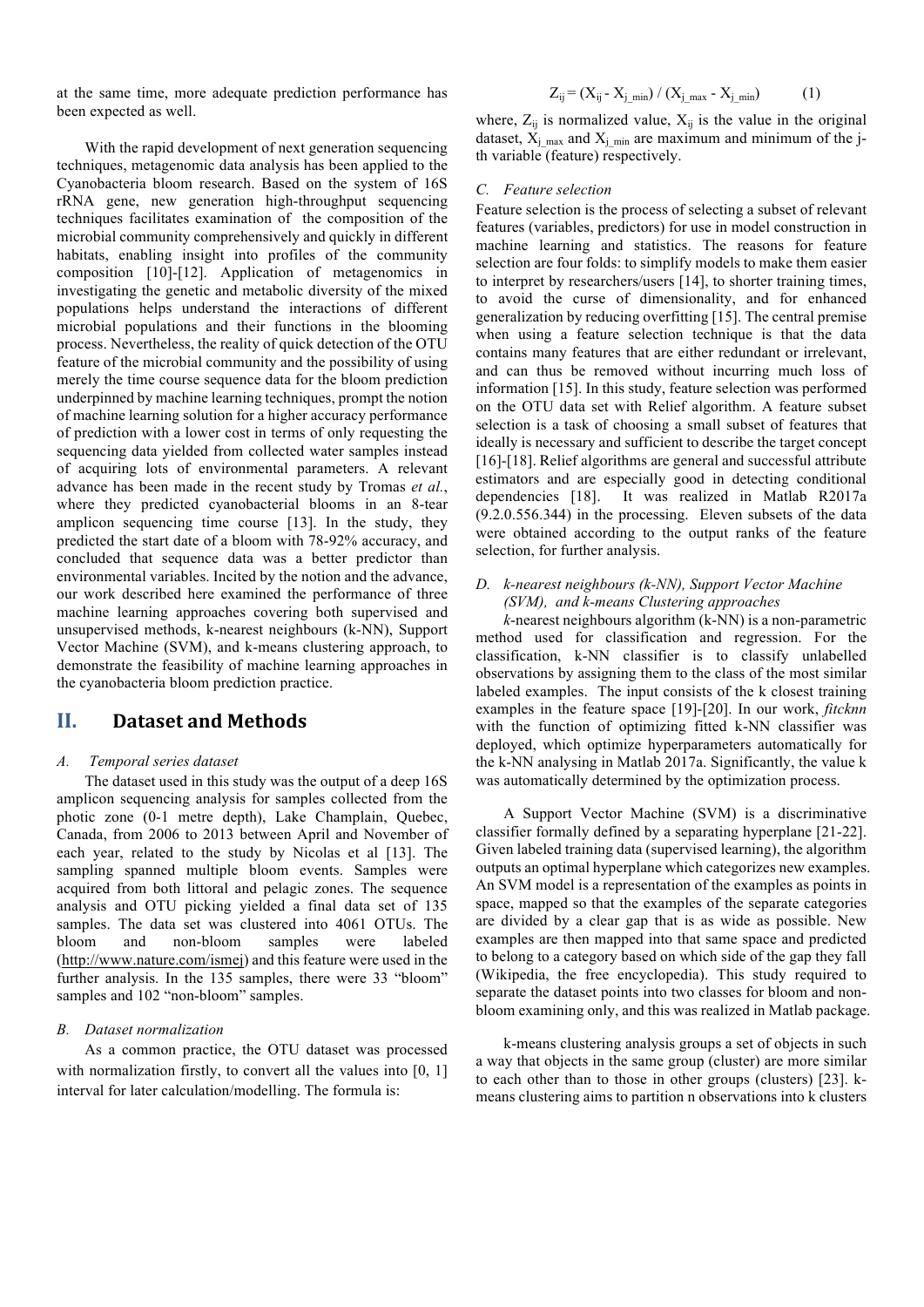in which each observation belongs to the cluster with the nearest mean, serving as a prototype of the cluster. For grouping the bloom and non-bloom samples, k-mean clustering was carried out in Matlab with  $k=2$ . For each trial run, the output were the coordinates of two centroid points for the two clusters; one of which was determined as belonging to the blooming cluster by its smaller sum or average of the distance to the bloom-labeled sample points. In blooming prediction practice, the centroid point of the blooming cluster can be fixed by analysing one (or a few) sample(s) and determining its bloom or non-bloom belonging (whether or not containing cyanobacteria phylum), then the clusters will be identified.

In the machine learning approach, 70% of the dataset samples (N=95) were used for training and establishing the models, and the rest 30% (N=40) were used for testing. The training sets were selected from the front 70% of the temporal series, for the purpose of a direct examining against the real blooming status label, of the performance of the models, especially their capacity in potential practical usage.

For a further investigation of the efficiency of the machine learning approaches for forecasting (hindcating in this case study) of the cyanobacteria blooms, we also took the final year's bloom and non-bloom data in the dataset (data of the year 2013) as target variables, and a series of combination of the preceding years' data as predictor variables, to perform k-NN analysis and compared the output of the hindcasting performance. There were 7 dataset for input of the experiments: data for the year 2012 (1 year), for the year 2012 and 2011 (2 years), for the year 2012, 2011, and 2010 (3 years)… and then, for the year 2012 back successively to 2006 (7 years).

#### *E. Modelling result evaluation indices*

Terms and indices were applied in the model evaluation as below in Table 1, where PP is the total number of samples labeled "bloom" and NN is the total number of samples labeled "non-bloom", for a selected dataset. For the dataset containing the whole of 135 samples, PP=33 and NN=102, but for those sub-sets, PP and NN values varies. Noticing that the bloom and non-bloom samples are quite unbalanced in their numbers, an index F1 score, which is a measure of a test's accuracy, was specially selected to describe the performance of the different methods. F1 score considers both the precision PPV and the sensitivity TPR of the test to compute the score, here PPV is the number of correct positive results divided by the number of all positive results and TPR is the number of correct positive results divided by the number of positive results that should have been returned. The F1 score is the harmonic average of the precision and sensitivity, an F1 score reaches its best value at 1 (perfect precision and sensitivity or recall), and worst at 0.

## **III.** Results and discussion

Figure 1 shows the feature selection result. Depending on the feature selection output Predictor Importance Weight,

Table 1. Terms and indices applied in the model evaluation

| Term or index                  | Meaning or formula                                                              |  |  |
|--------------------------------|---------------------------------------------------------------------------------|--|--|
| TP                             | True Positive (hit)                                                             |  |  |
| TN                             | True Negative<br>(Correct rejection)                                            |  |  |
| FP                             | False Positive (false alarm)                                                    |  |  |
| TN                             | True Negative<br>(Correct rejection)                                            |  |  |
| Sensitivity (True Positive     | $TPR = TP / PP$                                                                 |  |  |
| Rate, TPR)                     | (PP: sum of condition positive)                                                 |  |  |
| Specificity (SPC, True         | $TNR = TN / NN$                                                                 |  |  |
| Negative Rate, TNR)            | (NN: sum of condition negative)                                                 |  |  |
| Precision (Positive Predictive | $PPV = TP / (TP + FP)$                                                          |  |  |
| Value, PPV)                    |                                                                                 |  |  |
| F1 score (the harmonic mean    | $F1 = 2*TPR*PPV / (TPR+PPV)$                                                    |  |  |
| of precision and sensitivity)  |                                                                                 |  |  |
| <b>Accuracy (ACC)</b>          | $ACC = (TP + TN) / (PP + NN)$                                                   |  |  |
|                                | $S_i = (b_i - a_i) / max (a_i, b_i)$<br>$a_i$ : the average of the distance the |  |  |
| Silhouette coefficient         | ith point to other points in its own                                            |  |  |
| (for evaluation of output of   | group                                                                           |  |  |
| k-means clustering)            | b <sub>i</sub> : the average of the distance                                    |  |  |
|                                | the ith point to the points in the<br>opposite group                            |  |  |

which were determined by the *Relieff* function in the Matlab package. Eleven sub datasets were formed through removing some features (variables) in the original dataset, with their weights (and associated ranks) lower than the given level. For example, for a weight level 0.01, there were 503 features (variables) whose weights found to be above 0.01, and then these features were selected to form the subset sub0503. Table 2 gives details of all the sub datasets. Among the 11 subset, the sub50 and sub37 yielded poor results in the analysis thus they were not used in the later work. After the feature selection, number of the variables used for modelling was sharply reduced and this would avail the further processing.



Figure 1. Feature selection for the dataset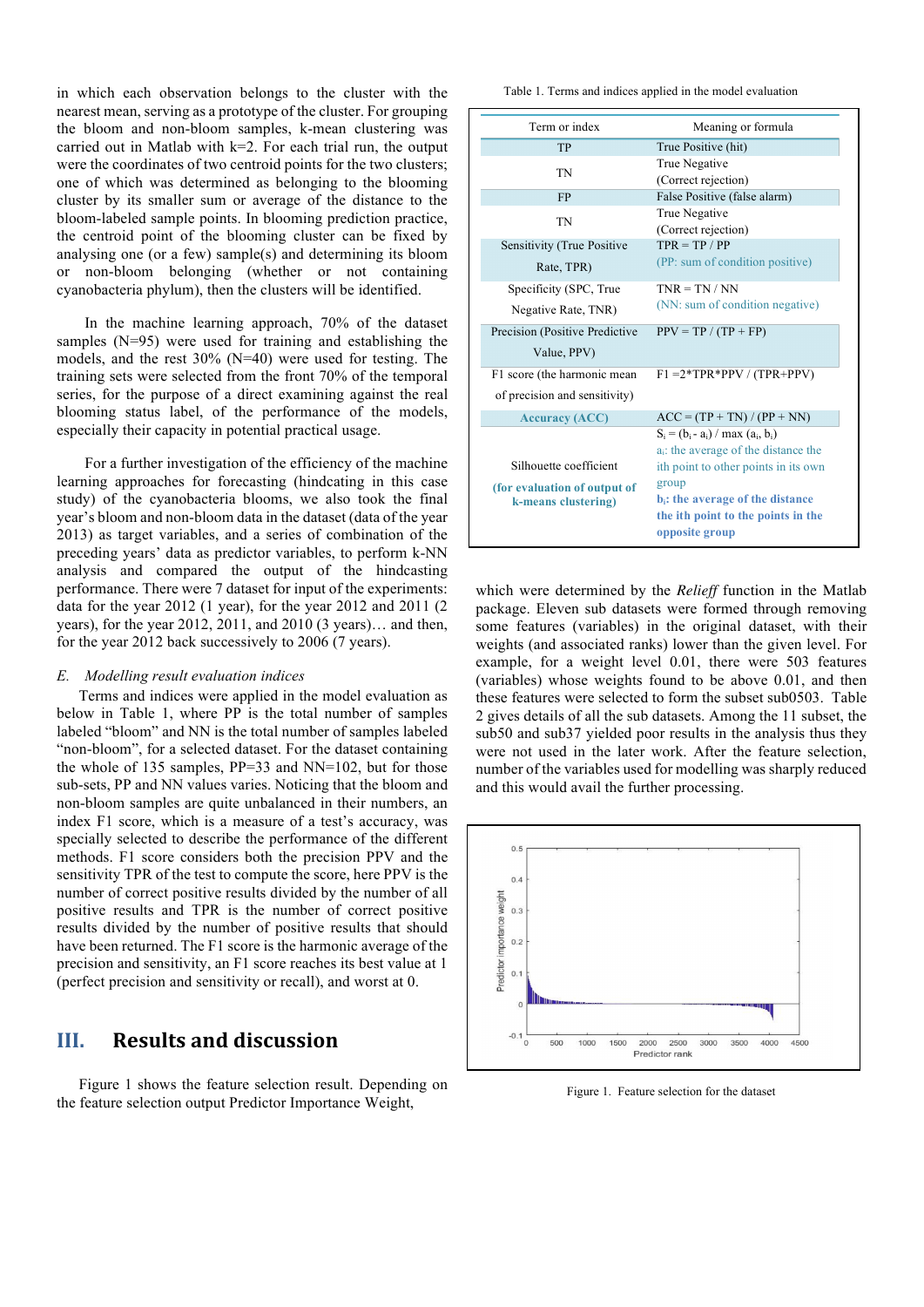To investigate the performance and efficiency of k-NN, SVM classification and k-means clustering in the prediction, all of the sub datasets were fed and undergone the training and testing in turn. For potential practical application of the established models, the training set were selected from the upfront 70% of each sub dataset and the rest 30% were used for testing, or, more significantly, hindcasting.

|  | Table 2. Selection of features according to the output of Feature Selection |
|--|-----------------------------------------------------------------------------|
|  |                                                                             |

| Weight<br>(between<br>-1 and<br>$+1$ ) level | Number of<br>features<br>(variables)<br>with weight<br>greater than<br>the weight<br>level in the<br>full dataset | Number of<br>features(variables)<br>selected in each<br>subset | <b>Percentage of</b><br>the total<br>variables $(\% )$ |
|----------------------------------------------|-------------------------------------------------------------------------------------------------------------------|----------------------------------------------------------------|--------------------------------------------------------|
| 0.00                                         | 1968                                                                                                              | Subset 1: 1968                                                 | 48.4610                                                |
| 0.01                                         | 503                                                                                                               | Subset $2: 503$                                                | 12.3861                                                |
| 0.02                                         | 272                                                                                                               | Subset $3:272$                                                 | 6.6979                                                 |
| 0.03                                         | 181                                                                                                               | Subset $4:181$                                                 | 4.4570                                                 |
| 0.04                                         | 119                                                                                                               | Subset 5: 119                                                  | 2.9303                                                 |
| 0.05                                         | 89                                                                                                                | Subset 6:<br>89                                                | 2.1916                                                 |
| 0.06                                         | 65                                                                                                                | Subset $7:$<br>65                                              | 1.6006                                                 |
| 0.07                                         | 50                                                                                                                | Subset $8$ :<br>50                                             | 1.2312                                                 |
| 0.08                                         | 37                                                                                                                | Subset 9: 37                                                   | 0.9111                                                 |
| 0.09                                         | 27                                                                                                                | Subset 10: 27                                                  | 0.6649                                                 |
| 0.10                                         | 18                                                                                                                | Subset 11: 18                                                  | 0.4432                                                 |

 Table 3, Table 4 and Table 5 show the results of the classification and the clustering processing respectively.

 For the k-means analysis, a Silhouette plot was created for visualized examination of the performance, shown in Figure 2. The Silhouette value for each point is a measure of how similar that point is to points in its own cluster, when compared to points in other clusters. Its value ranges in  $[-1, +1]$ , and a high Silhouette value means the point is well matched to its own cluster. Figure 2 shows that there was no



Figure 2. Silhouette plot of the k-means clustering in this study

negative values appeared for any point in the clustering, indicating that the grouping solution was adequate.

 Table 3 shows the performance of the k-means clustering approach for 9 data subset, measured by 5 indices. Subset sub1968 had best F1 score and the values for the others are all above 0.70. As an unsupervised approach, k-means clustering  $(k=2)$  in the bloom study does not need the bloom and nonbloom labels in its model establishing stage. After having determined the two centriod points in the multi-dimensional space, the prediction will be to decide a new sample's belonging between the two clusters by calculating the distance of the point (the sample) to the two centroid points and grouping it to the one with shorter distance. In practice, it would be handy to determine which cluster is the "bloom cluster" by analysing one or a few samples to find out the cyanobacteria-containing information then assign the label. This distinctive character then appears to make the k-means clustering approach a convenient and practical tool for the bloom monitoring and predicting with proper quality, although the performance of this method has appeared not as good as the other supervised methods used in this case study (Tables 4, 5 and 6).

 In Table 4, the measures for the SVM performance show that the majority of the subsets have their F1 scores larger than 0.75, and the subset0027 and sub0018 have the highest F1 scores (0.8696 and 0.8462). Other indices also indicate that the SVM approach, originally designed for binary classification, appears to be a suitable means for the bloom prediction as well.

 In Table 5 it can be seen that k-NN approach (the value of k was automatically determined in the *fitcknn* function processing in Matlab) is superior to the other machine learning methods in this case study, demonstrated by the indices. All the F1 scores are above 0.80 and the best ones are 0.9231 for the subset sub0089 and sub0181. The other parameters are superb, and it is noticeable that the processing with the total dataset (all 4061 variables inclusive) did not yield higher values of the indices but relatively lowest values.

 The average index values of the subsets for the three machine learning methods are plotted in Figure 3. The k-means approach corresponds to good values of precision and specificity, but the low sensitivity value leads to its low F1 score; the k-NN approach has the highest F1 score and in general superior to the other methods.

 To examine whether there were significant difference among the output of the three machine learning models in terms of the F1 measures, a statistical ANOVA (Analysis Of Variance) test was performed in Matlab with the *anova1*  function. The result showed an F value of 14.79, and a P value (Probability  $>$  F) of 6.51862e-0.05. This exhibited that the difference were significant and the k-NN model was relatively the best one with its performance.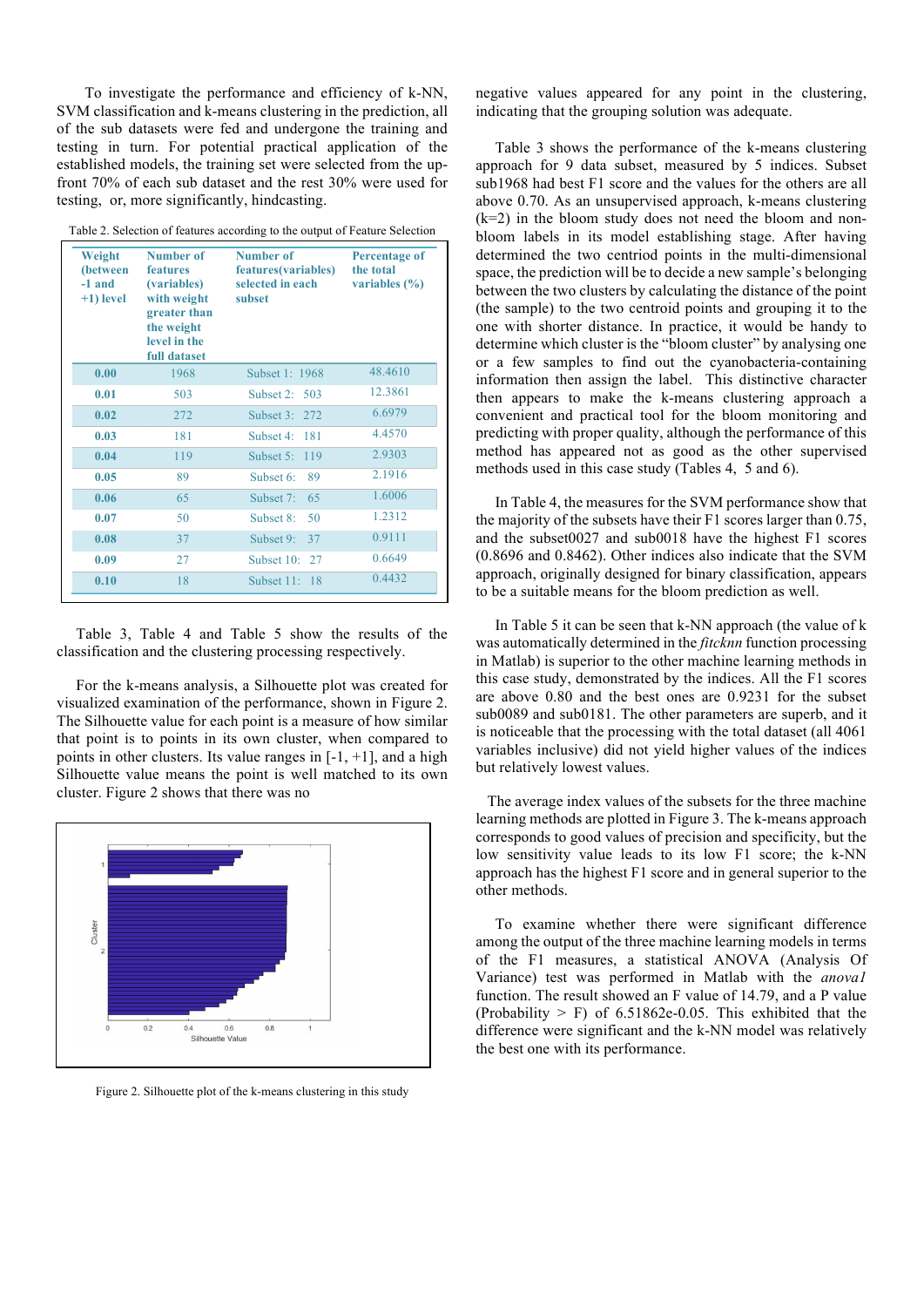

Figure 3. Average values of the five indices showing the performance of the three machine learning methods in the cyanobacteria bloom hindcasting.

Table 3. Performance of k-means clustering approach in hindcasting the blooms (see Table 1 for the definition of the terms herein)

| <b>Subset</b> | <b>TP</b>                                                                                                      | FP           | TN | <b>FN</b>      | <b>Sensitivity</b><br>(TPR, %) | <b>Specificity</b><br>(SPC,<br>TNR, % | Precision<br>(PPV, %) | ACC<br>$(\%)$ | F1     |
|---------------|----------------------------------------------------------------------------------------------------------------|--------------|----|----------------|--------------------------------|---------------------------------------|-----------------------|---------------|--------|
| sub0018       | $\overline{7}$                                                                                                 | $\mathbf{0}$ | 28 | 5              | 58.33                          | 100.00                                | 100.00                | 87.50         | 0.7368 |
| sub0027       | 7                                                                                                              | $\mathbf{0}$ | 28 | 5              | 58.33                          | 100.00                                | 100.00                | 87.50         | 0.7368 |
| sub0065       | 7                                                                                                              | $\mathbf{0}$ | 28 | 5              | 58.33                          | 100.00                                | 100.00                | 87.50         | 0.7368 |
| sub0089       | 7                                                                                                              | $\mathbf{0}$ | 28 | 5              | 58.33                          | 100.00                                | 100.00                | 87.50         | 0.7368 |
| sub0119       | 7                                                                                                              | $\mathbf{0}$ | 28 | 5              | 58.33                          | 100.00                                | 100.00                | 87.50         | 0.7368 |
| sub0181       | 8                                                                                                              | $\mathbf{0}$ | 28 | $\overline{4}$ | 66.67                          | 100.00                                | 100.00                | 90.00         | 0.8000 |
| sub0272       | 8                                                                                                              | $\mathbf{0}$ | 28 | $\overline{4}$ | 66.67                          | 100.00                                | 100.00                | 90.00         | 0.8000 |
| sub0503       | 8                                                                                                              | $\mathbf{0}$ | 28 | $\overline{4}$ | 66.67                          | 100.00                                | 100.00                | 90.00         | 0.8000 |
| sub1968       | 10                                                                                                             | $\mathbf{1}$ | 27 | $\overline{2}$ | 83.33                          | 96.43                                 | 90.91                 | 92.50         | 0.8696 |
|               | * Number of samples used for the hindcasting: $N=40$ , $N_{\text{bloom}} = 12$ , $N_{\text{non-bloom}} = 28$ . |              |    |                |                                |                                       |                       |               |        |

Table 4. Performance of SVM approach in hindcasting the blooms (see Table 1 for the definition of the terms herein)

| Subset  | TP                                                                                                             | FP             | TN | FN             | <b>Sensitivity</b><br>(TPR, %) | <b>Specificity</b><br>(SPC,<br>$TNR, \%$ | Precision<br>(PPV, %) | ACC<br>(%) | F1 score |
|---------|----------------------------------------------------------------------------------------------------------------|----------------|----|----------------|--------------------------------|------------------------------------------|-----------------------|------------|----------|
| sub0018 | 11                                                                                                             | 3              | 25 |                | 91.67                          | 89.29                                    | 78.57                 | 90.00      | 0.8462   |
| sub0027 | 10                                                                                                             |                | 27 | $\overline{2}$ | 83.33                          | 96.43                                    | 90.91                 | 92.50      | 0.8696   |
| sub0065 | 10                                                                                                             | 5              | 23 | $\overline{2}$ | 83.33                          | 82.14                                    | 66.67                 | 82.50      | 0.7407   |
| sub0089 | 10                                                                                                             | 4              | 24 | $\overline{2}$ | 83.33                          | 85.71                                    | 71.43                 | 85.00      | 0.7692   |
| sub0119 | 10                                                                                                             | $\overline{4}$ | 24 | $\overline{2}$ | 83.33                          | 85.71                                    | 71.43                 | 85.00      | 0.7692   |
| sub0181 | 12                                                                                                             | 8              | 20 | $\mathbf{0}$   | 100.00                         | 71.43                                    | 60.00                 | 80.00      | 0.7500   |
| sub0272 | 12                                                                                                             | $\overline{7}$ | 21 | $\mathbf{0}$   | 100.00                         | 75.00                                    | 63.16                 | 82.50      | 0.7692   |
| sub0503 | 10                                                                                                             | $\overline{4}$ | 24 | $\overline{2}$ | 83.33                          | 85.71                                    | 71.43                 | 85.00      | 0.7692   |
| sub1968 | 9                                                                                                              | 2              | 26 | 3              | 75.00                          | 92.86                                    | 81.82                 | 87.50      | 0.7826   |
|         | * Number of samples used for the hindcasting: $N=40$ , $N_{\text{bloom}} = 12$ , $N_{\text{non-bloom}} = 28$ . |                |    |                |                                |                                          |                       |            |          |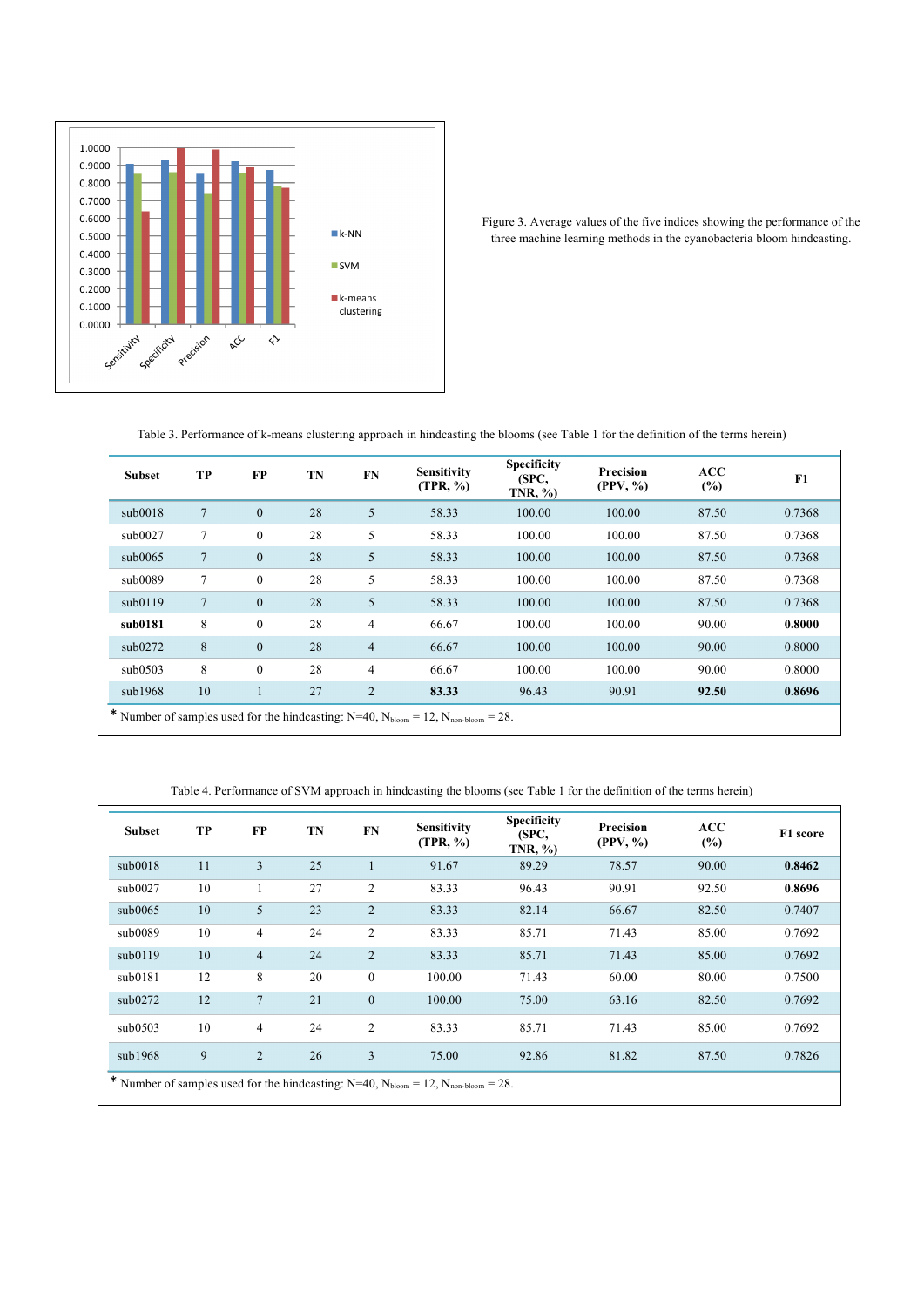| <b>Subset</b> | TP | FP             | TN | FN             | <b>Sensitivity</b><br>(TPR, %) | <b>Specificity</b><br>(SPC,<br>$TNR, \%$ | <b>Precision</b><br>(PPV, %) | ACC<br>(%) | F1 score |
|---------------|----|----------------|----|----------------|--------------------------------|------------------------------------------|------------------------------|------------|----------|
| sub0018       | 10 | 3              | 25 | $\overline{2}$ | 83.33                          | 89.29                                    | 76.92                        | 87.50      | 0.8000   |
| sub0027       | 10 | 1              | 27 | 2              | 83.33                          | 96.43                                    | 90.91                        | 92.50      | 0.8696   |
| sub0065       | 12 | 3              | 25 | $\mathbf{0}$   | 100.00                         | 89.29                                    | 80.00                        | 92.50      | 0.8889   |
| sub0089       | 12 | $\overline{c}$ | 26 | $\mathbf{0}$   | 100.00                         | 92.86                                    | 85.71                        | 95.00      | 0.9231   |
| sub0119       | 9  | $\mathbf{0}$   | 28 | 3              | 75.00                          | 100.00                                   | 100.00                       | 92.50      | 0.8571   |
| sub0181       | 12 | $\overline{c}$ | 26 | $\theta$       | 100.00                         | 92.86                                    | 85.71                        | 95.00      | 0.9231   |
| sub0272       | 11 | $\overline{2}$ | 26 |                | 91.67                          | 92.86                                    | 84.62                        | 92.50      | 0.8800   |
| sub0503       | 11 | 2              | 26 |                | 91.67                          | 92.86                                    | 84.62                        | 92.50      | 0.8800   |
| sub1968       | 11 | 3              | 25 |                | 91.67                          | 89.29                                    | 78.57                        | 90.00      | 0.8462   |
| Total4061     | 9  |                | 27 | 3              | 75.00                          | 96.43                                    | 90.00                        | 90.00      | 0.8182   |

Given that the k-NN approach performed best in this case study, a further investigation with k-NN was attempted using one year's data (the final year 2013 in the whole dataset) as the testing or hindcasting dataset and the preceding year(s) data as the training data, to examine the efficiency of the method in bloom prediction. The input-output pairs were from 1 year (2012), 2 years (2012 and 2011), 3 years (2012, 2011, 2010), 4 years (2012, 2011, 2010, 2009), ……, to 7 years (2012, 2011, … 2006), against the year 2013 whose data was used as the testing dataset. Table 6 shows the results selected from the best performed output. Because the F1 scores were all lower than 0.80 for those datasets formed by sum of 3 or less than 3 years (for example, F1=0.25 were the output for some of the one year dataset), only those with F1 score larger than 0.80 were listed in the Table and the rest were not accepted for further analysis. The column "Number of years" indicates how many preceding years' data were used as the input dataset. Because it was the case that in many runs different years' dataset yielded the same indices values, then these sorts of output were placed in the same row of the table. For example, in the row for sub0018, the column "Number of years" shows 4, 6, 7, corresponds to the situation that the 4, 6, and 7 preceding years' dataset respectively were the input dataset, y. They yielded the same value for an index such as Sensitivity or F1 and so on.

In Table 6, subsets sub0119 and sub0181 correspond to the best value 100% and 1.0, of all the indices, with k-NN approach. This demonstrates that the k-NN can be a powerful tool for the bloom forecasting, noticing that the targeting dataset is "new" to the established model, and the high values of the indices, comparing especially with the reported performance of afore mentioned environmental factor data driven models.

 The indices listed in Table 6 were selected from the output of the trials with best performance, and it can be seen that the sum of the preceding years range from for 4, 5, 6 and 7 years. But the most of the results were yielded from the input of 7 years datasets. This appears to be in accordance with the common knowledge that the longer the data time series the better the model performance. However, it is also noticeable that the minimum sum is 4 years in the Table, and this leads to a motivation of asking why, is it the case that the sum of at least 4 years data makes a critical point for good prediction, and, does the community structure need such a period of time to form a repeated cycle longer than one year; moreover, are these the case study specified or they have broader sense. All these are attractive issues for further investigation.

| <b>Subset</b> | Number of<br>years | <b>Sensitivity</b><br>(%) | <b>Specificity</b><br>$\frac{6}{2}$ | <b>Precision</b><br>(%) | <b>ACC</b><br>(%) | F1     |
|---------------|--------------------|---------------------------|-------------------------------------|-------------------------|-------------------|--------|
| sub0018       | 4, 6, 7            | 71.43                     | 100.00                              | 100.00                  | 83.33             | 0.8333 |
| sub0027       | 4, 6, 7            | 85.71                     | 100.00                              | 100.00                  | 91.67             | 0.9231 |
| sub0065       | 4, 5, 7            | 85.71                     | 100.00                              | 100.00                  | 91.67             | 0.9231 |
| sub0089       | 6, 7               | 71.43                     | 100.00                              | 100.00                  | 83.33             | 0.8333 |
| sub0119       |                    | 100.00                    | 100.00                              | 100.00                  | 100.00            | 1.00   |
| sub0181       | 7                  | 100.00                    | 100.00                              | 100.00                  | 100.00            | 1.00   |
| sub0272       |                    | 85.71                     | 100.00                              | 100.00                  | 91.67             | 0.9231 |
| sub0503       | 6                  | 71.43                     | 100.00                              | 100.00                  | 83.33             | 0.8333 |
| sub1968       | 6.7                | 85.71                     | 100.00                              | 100.00                  | 91.67             | 0.9231 |
| total set     | 7                  | 85.71                     | 100.00                              | 100.00                  | 91.67             | 0.9231 |

Table 6. Performance of k-NN approach for specially selected datasets. The inputs were data for preceding years' of 2013 and the data of 2013 were testing data.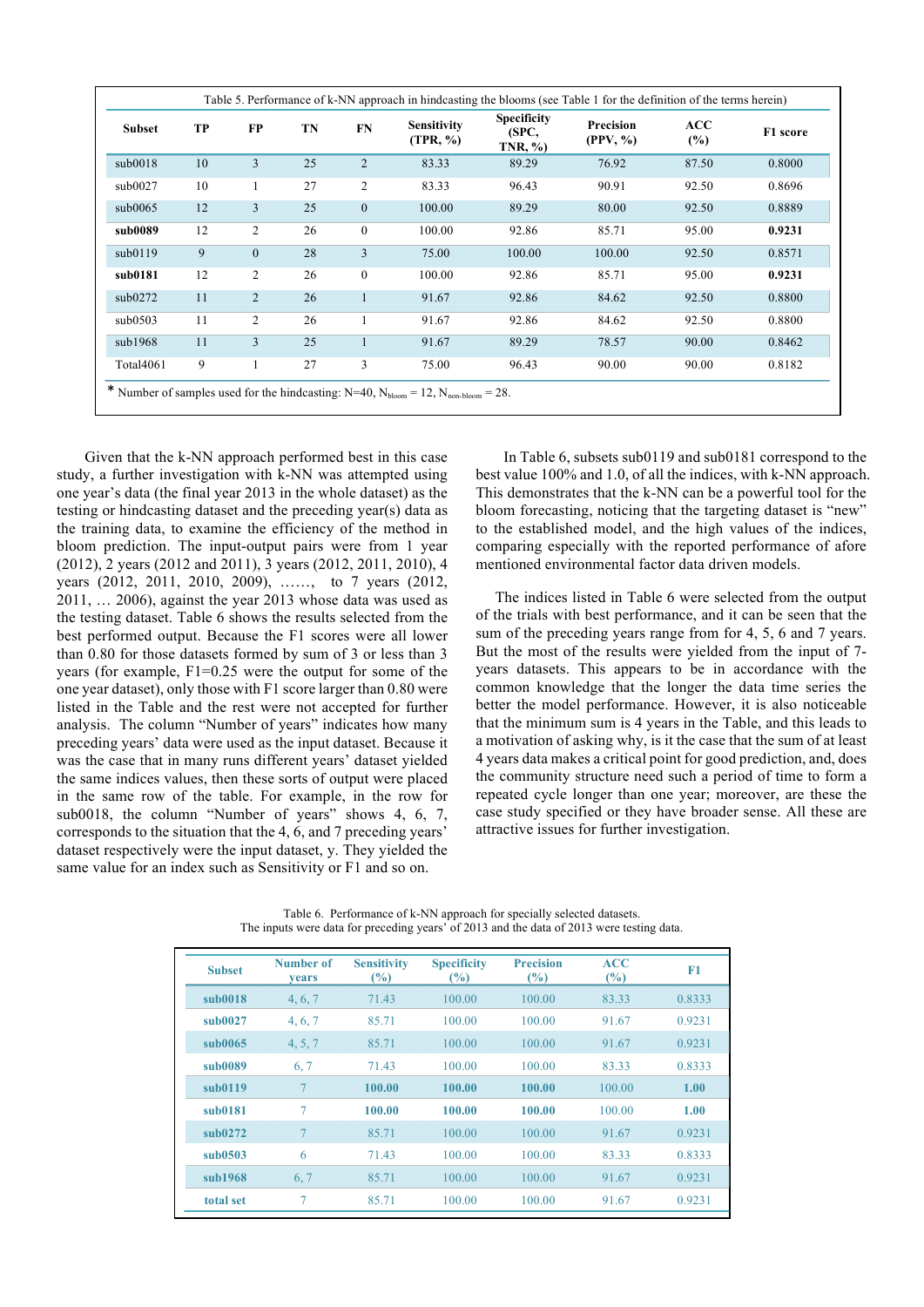Figure 4 is an illustration of the indices in Table 6. Subsets sub0119 and sub0181, with their best performance, are accompanied by 27 and 18 variables (OTU features). This suggests that the dataset with small number of features after feature selection may yield better output than those with more variables (features).

 Within the machine learning approaches, the performance appears to vary with the size of the sub dataset. In k-means clustering, the sub dataset sub1968 (having 1968 features or variables) shows its highest F1 score (Table 3), while in SVM approach, sub dataset sub0027 (contained 27 features or variables) exhibits the best performance among the 9 sub



Figure 4 Comparison of indices yielded from k-NN approach for different combination



Figure 5 Number of features with Cyanobacteria phylum in the sub datasets and the percentage of these features in the total features of the corresponding sub dataset.

datasets in terms of the F1 score. For the k-NN output, the subset sub0089 and sub0181 show the best performance with their F1 scores above 0.92. The significance of the feature selection processing has been demonstrated here and it appears an advantageous practice to carry out feature selection on an original OTU dataset before going on further machine learning investigation. Whilst it is difficult to detect from the current dataset whether or not there exists some relation (e.g. the proper ratio of the selected features against the total number of the features) between the size of a sub dataset and the optimized performance of an algorithm working on it. It is interesting to observe and investigate this relation in more trails with different datasets.

 Within the machine learning approaches, the performance appears to vary with the size of the sub dataset. In k-means clustering, the sub dataset sub1968 (having 1968 features or variables) shows its highest F1 score (Table 3), while in SVM approach, sub dataset sub0027 (contained 27 features or variables) exhibits the best performance among the 9 sub datasets in terms of the F1 score. For the k-NN output, the subset sub0089 and sub0181 show the best performance with their F1 scores above 0.92. The significance of the feature selection processing has been demonstrated here and it appears an advantageous practice to carry out feature selection on an original OTU dataset before going on further machine learning investigation. Whilst it is difficult to detect from the current dataset whether or not there exists some relation (e.g. the proper ratio of the selected features against the total number of the features) between the size of a sub dataset and the optimized performance of an algorithm working on it. It is interesting to observe and investigate this relation in more trails with different datasets.

 The OTU table of the dataset shows that there are only 193 features with Cyanobacteria phylum and this is 4.75% of the total 4061 features. Fig. 5 shows the number of features with Cyanobacteria phylum in each sub dataset, and the corresponding percentage of the Cyanobacteria-phylum feature in each sub dataset. The percentage varies from 61.11% to 6.20%, from the sub dataset sub0018 to sub1968, with 18, 27, 65, 89, 119,181,272, 503, and 1968 features respectively. It appears that 1) good performance of the machine learning approach exists in low-percentage sub datasets to highpercentage sub datasets. For example, sub1968 (Table 3) has low-percentage (6.20%); sub0089 and sub0181 (Table 5) have medium percentages (33.71% and 21.55% respectively), and sub0018 and sub0027 (Table 4) have relatively highpercentages (61.11% and 48.15% respectively). This may suggest that, apart from the Cyanobacteria phylum, there might be other factors in action in the community structure in the bloom-forming dynamics and it is interesting to carry out further investigation on this line.

 Tromas et al. randomly selected the training dataset in predicting bloom timing with symbolic regression (SR) [13]. In the study here we used the upfront portion of the total dataset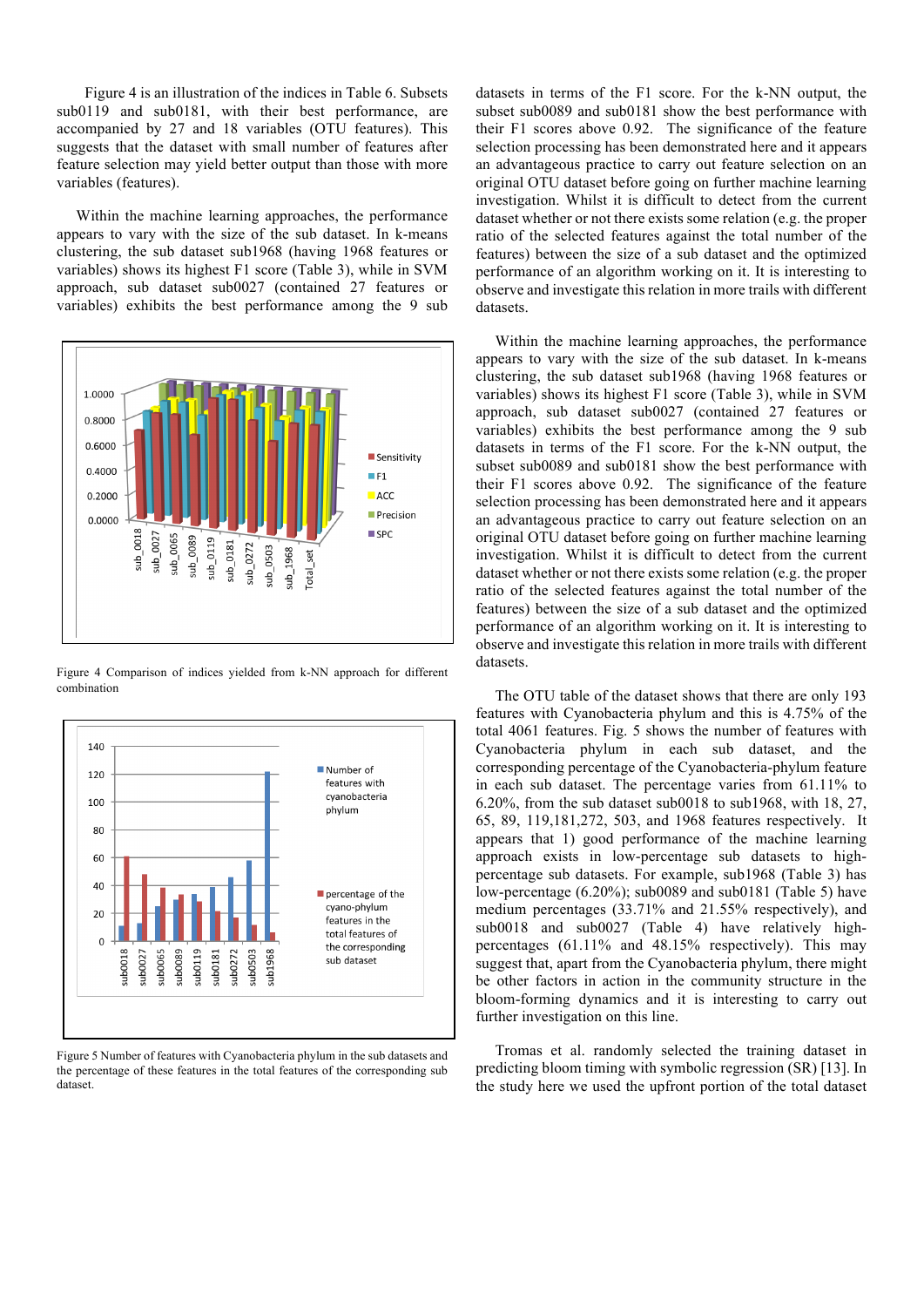as the training set, highlighted the prediction function of the models, with satisfied performance.

 In general, machine learning approaches in this case study showed good performance in the bloom prediction as evaluated by the indices; among the methods deployed, k-NN approach demonstrated superiority over the other two methods. Supported by the quick analysing facility with metagenomic techniques, the bloom prediction may be realized without much cost for collecting large amount of environmental data.

## **IV. Conclusion**

With high values of evaluation indices for the prediction performance as good as 1.0 for the F1 score and 100% for the rest ones, this case study demonstrated the feasibility of using machine learning approaches in the Cyanobacteria bloom prediction with only metagenomic sequence data. Supervised and unsupervised machine learning methods, k-NN, SVM, and k-means clustering, all showed adequate performance, but k-NN appeared to surpass the other methods, in this case study. k-means clustering as an unsupervised method has its merit specifically in the practice of bloom prediction using metagenomic data, and it appears proper to attach importance to this type of approach.

In the k-NN approach, it was seen that longer data set led to better prediction performance (7 years in this case study). The critical number of the sum of preceding years for adequate performance of the bloom prediction (in this case study it appears to be 4 years) is worth further investigation.

Feature selection processing is significant in that it reduces the dimension of the dataset and save the modelling time whilst maintains or even increases the goodness of the performance of the modelling. As seen in the processing of 9 sub dataset obtained from the feature selection in this case study, the variables (features) contained in the subset were from 0.44% (sub0018) to 48.46% (sub1968) of the original amount of the variables (features), but the output of the modelling based on these subsets possessed similar degree of goodness in terms of those evaluation indices, or had even better results (Table 5 and Table 6). Meanwhile, it is noticeable that the two best output for the forecasting based on the 7years series are for the subset sub0119 and sub0181 which correspond 2.93% and 4.46% of the total number of the features (Table 2 and Table 6) respectively.

The machine learning approaches using merely the DNA sequence data showed better performance in this case study than the environmental factor driven models reported. Traditional environmental data driven models require acquisition of physical, chemical and biological data which involve considerable cost, from the field work equipment to the analysing instruments, and the analysis of samples can be time consuming. The metagenomic data based machine learning approaches are efficient, economic, and faster, possessing the

advantage and potential for being adopted as a promising means in the bloom prediction practice.

### **Acknowledgements**

 The authors are grateful to Dr Nicolas Tromas for kindly providing the sequence data that were used in this research.

### **Reference**

- [1] Carmichael, W.W. and Boyer, G.L. "Health impacts from cyanobacteria harmful algae blooms: Implications for the North American Great Lakes." *Harmful algae* 54 (2016): 194-212.
- [2] Le, C., Y. Zha, Y. Li, D. Sun, H. Lu, and B. Yin. "Eutrophication of lake waters in China: cost, causes, and control." *Environmental Management* 45, no. 4 (2010): 662-668
- [3] Zurawell, R.W., Chen, H., Burke, J.M. and Prepas, E.E. "Hepatotoxic cyanobacteria: a review of the biological importance of microcystins in freshwater environments." *Journal of Toxicology and Environmental Health, Part B* 8, no. 1 (2005): 1-37.
- [4] Wu, S.K., Xie, P., Liang, G.D., Wang, S.B. and Liang, X.M. "Relationships between microcystins and environmental parameters in 30 subtropical shallow lakes along the Yangtze River, China". *Freshwater Biology*, *51*(12), (2006): pp.2309-2319.
- [5] Yabunaka, K.I., Hosomi, M. and Murakami, A. "Novel application of a back-propagation artificial neural network model formulated to predict algal bloom." *Water Science and Technology* 36, no. 5 (1997): 89-97.
- [6] Wu, G. and Xu, Z. "Prediction of algal blooming using EFDC model: Case study in the Daoxiang Lake." *Ecological Modelling* 222, no. 6 (2011): 1245-1252.
- [7] Vilán, J.V., Fernández, J.A., Nieto, P.G., Lasheras, F.S., de Cos Juez, F.J. and Muñiz, C.D. "Support vector machines and multilayer perceptron networks used to evaluate the cyanotoxins presence from experimental cyanobacteria concentrations in the Trasona reservoir (Northern Spain)." *Water resources management* 27, no. 9 (2013): 3457-3476.
- [8] Li, W., Qin, B. and Zhu, G. "Forecasting short-term cyanobacterial blooms in Lake Taihu, China, using a coupled hydrodynamic–algal biomass model." *Ecohydrology* 7, no. 2 (2014): 794-802.
- [9] Lou, I., Xie, Z., Ung, W.K. and Mok, K.M. "Integrating Support Vector Regression with Particle Swarm Optimization for numerical modeling for algal blooms of freshwater." *Applied Mathematical Modelling* 39, no. 19 (2015): 5907-5916.
- [10] Pace, N.R., Stahl, D.A., Lane, D.J. and Olsen, G.J. "The analysis of natural microbial populations by ribosomal RNA sequences." In *Advances in microbial ecology*, pp. 1-55. Springer US, 1986., 9, 1-55.
- [11] Winter, C., Hein, T., Kavka, G., Mach, R.L. and Farnleitner, A.H. "Longitudinal changes in the bacterial community composition of the Danube River: a whole-river approach." *Applied and environmental microbiology* 73, no. 2 (2007): 421-431.
- [12] Tan, B., Ng, C., Nshimyimana, J.P., Loh, L.L., Gin, K.Y.H. and Thompson, J.R. "Next-generation sequencing (NGS) for assessment of microbial water quality: current progress, challenges, and future opportunities." *Frontiers in microbiology* 6 (2015).
- [13] Tromas, N., Fortin, N., Bedrani, L., Terrat, Y., Cardoso, P., Bird, D., Greer, C.W. and Shapiro, B.J. "Characterizing and predicting cyanobacterial blooms in an 8-year amplicon sequencing time-course." *bioRxiv* (2017): 058289.
- [14] James, G., Witten, D., Hastie, T. and Tibshirani, R.. *An introduction to statistical learning*. Vol. 112. New York: springer, 2013.
- [15] Bermingham, M.L., Pong-Wong, R., Spiliopoulou, A., Hayward, C., Rudan, I., Campbell, H., Wright, A.F., Wilson, J.F., Agakov, F., Navarro, P. and Haley, C.S. "Application of high-dimensional feature selection: evaluation for genomic prediction in man." *Scientific reports* 5 (2015).
- [16] Kira, K. and Rendell, L.A. "The feature selection problem: Traditional methods and a new algorithm." In *Aaai*, vol. 2, pp. 129-134. 1992.